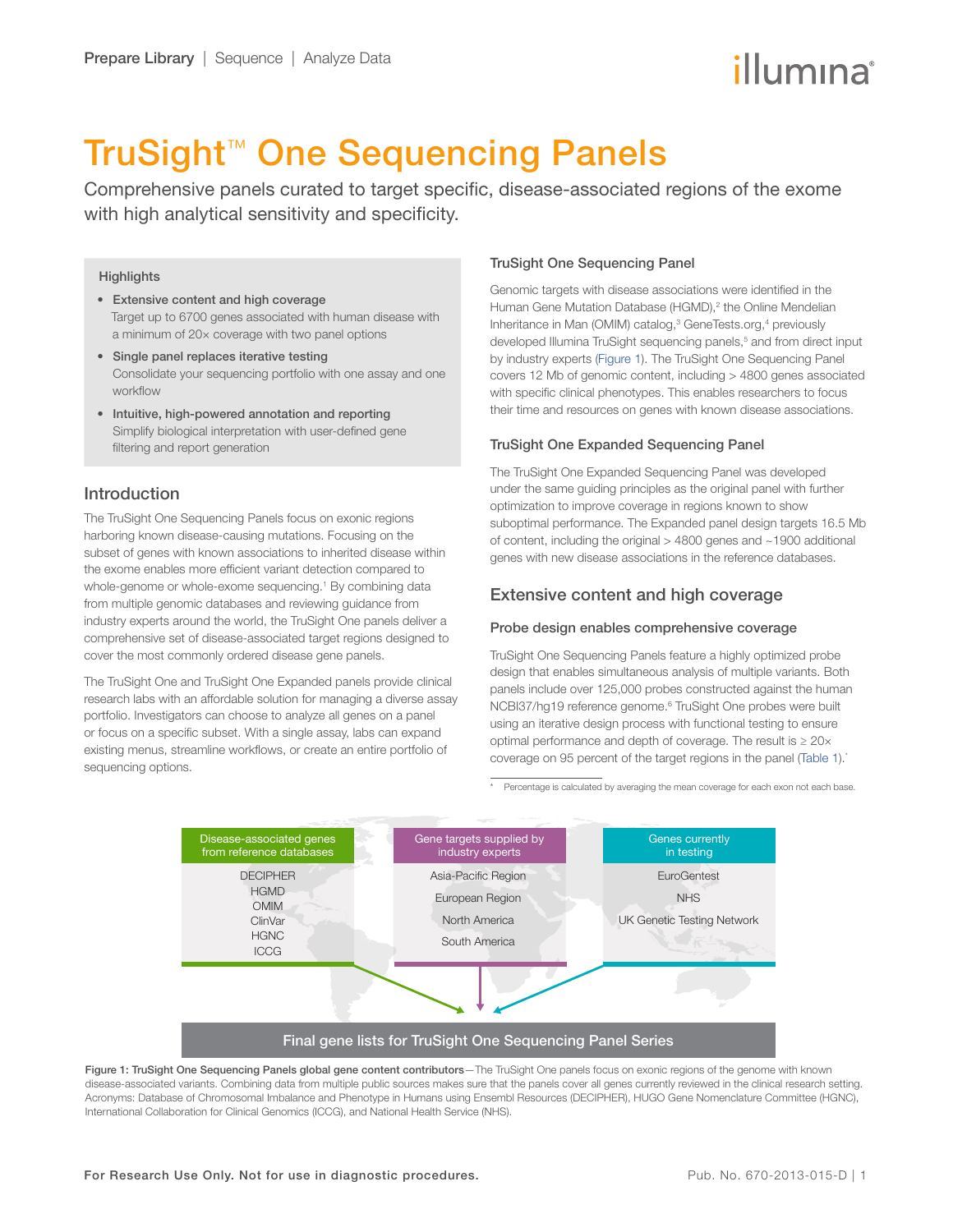<span id="page-1-0"></span>

| Table 1: TruSight One Sequencing Panel specifications |  |  |  |  |  |  |
|-------------------------------------------------------|--|--|--|--|--|--|
|-------------------------------------------------------|--|--|--|--|--|--|

| Parameter                     | <b>TruSight One</b> | <b>TruSight One</b><br>Expanded |
|-------------------------------|---------------------|---------------------------------|
| Cumulative target region size | 12 Mb               | 16.5 Mb                         |
| No. of target genes           | 4811                | 6704                            |
| No. of target exons           | ~1000               | ~1000                           |
| Probe size                    | 80-mer              | 80-mer                          |
| No. of probes                 | 125.395             | 183.809                         |
| Fragment size                 | 150-220 bp          | 150-220 bp                      |
| Minimum coverage <sup>a</sup> | $\geq$ 20 $\times$  | $\geq$ 20 $\times$              |
| Average coverage              | $>100\times$        | $>100\times$                    |

a. 95% of target regions typically covered at > 20× (higher percent coverage possible with fewer samples per run)

The 80-mer probes target Illumina DNA Prep with Enrichment libraries with ~300 bp mean fragment sizes and 150-220 bp insert sizes, enriching a broad footprint of bases beyond the midpoint of the probe (Figure  $2$ ).<sup>[7](#page-3-6)</sup> Therefore, in addition to covering the main exon regions, the panels cover exon-flanking regions, which can provide important biological information (eg, splice sites, regulatory regions).



Figure 2: TruSight One probe footprint-With a 300-bp DNA library (insert size of 150-220 bp), the probe will enrich a broad footprint of bases beyond its midpoint.



Figure 3: TruSight One workflow—The Illumina TruSight One workflow provides a solution for every step, from library preparation to data analysis and data reporting.

a. TruSight Software Suite available as a paid software-as-a-service (SaaS) platform

#### High coverage on a range of sequencing instruments

The TruSight One panels are ideal for use on Illumina benchtop sequencers. Table 2 provides recommended sample throughput for the MiniSeq™, MiSeq™, and NextSeq™ 550 Systems. No matter the Illumina sequencing system, the TruSight One panels consistently yield high depth of coverage. Because the TruSight One panels focus sequencing on a subset of the genome (eg, genes with phenotype associations), these genes or target regions can be sequenced with a high depth of coverage and deliver high-confidence results (Table 3).

## Streamlined, fully supported workflow

Each step in the TruSight One Panel workflow from library preparation to final data analysis is optimized to provide a streamlined DNA-to-data experiment in just two days (Figure 3).† TruSight One Panels are sold as modular kits of enrichment oligos only. Panels integrate seamlessly with the Illumina DNA Prep with Enrichment, (S) Tagmentation Kits and IDT for Illumina DNA UD Indexes (sold separately). The modular approach provides greater flexibility for sample processing.

† Average time for a targeted gene panel. Times may vary according to run configurations.

#### Table 2: Recommended sample throughput for TruSight One Sequencing Panels

|                                          | No. of samples per run <sup>a</sup> by instrument and kit configuration |                             |                                  |                                   |  |
|------------------------------------------|-------------------------------------------------------------------------|-----------------------------|----------------------------------|-----------------------------------|--|
|                                          | MiniSeg System<br>High output                                           | MiSeg System<br>v3 reagents | NextSeg 550 System<br>Mid output | NextSeg 550 System<br>High output |  |
| TruSight One Panel                       |                                                                         |                             |                                  | 36                                |  |
| TruSight One Extended Panel <sup>b</sup> |                                                                         |                             |                                  | 24                                |  |

a. Up to 2 × 150 bp read length; Based on 100× mean coverage of targeted content

b. Higher throughput available on the NovaSeq™ 6000 System (96 samples per run, S1 flow cell) for TruSight One Expanded Panel

#### Table 3: High depth of coverage with TruSight One Sequencing Panels

|                             |                        | Target coverage at |             |            | Read depth per sample |                        |
|-----------------------------|------------------------|--------------------|-------------|------------|-----------------------|------------------------|
|                             | Uniformity of coverage | $1\times$          | 10 $\times$ | $20\times$ | $50\times$            | (reads passing filter) |
| TruSight One Panel          | 95.3%                  | 99.1%              | 98.3%       | 97.6%      | 94.7%                 | 22M                    |
| TruSight One Extended Panel | 96.8%                  | 99.4%              | 98.9%       | 98.6%      | 97.5%                 | 33M                    |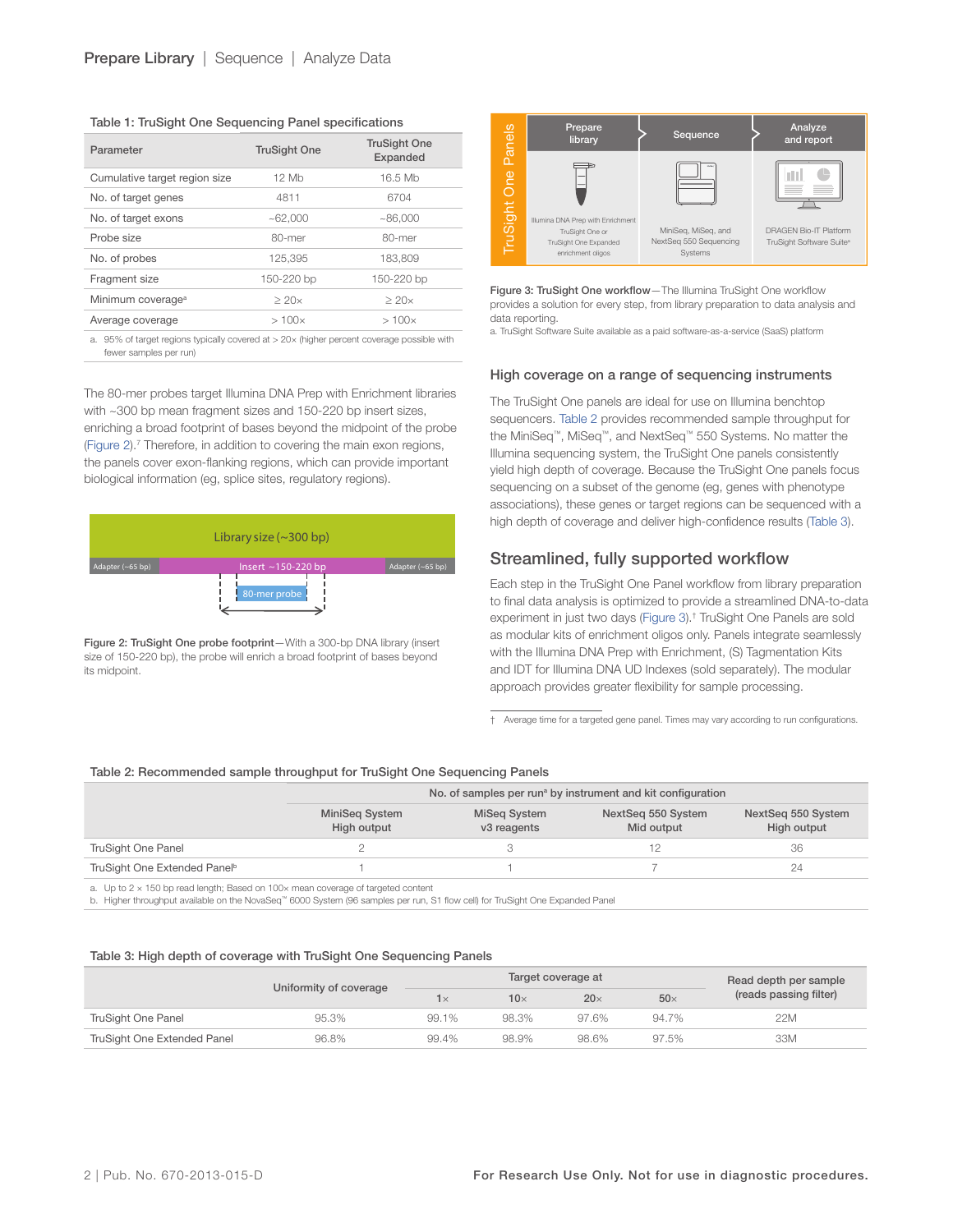#### Simple, efficient library preparation

A key component of Illumina DNA Prep with Enrichment is On-Bead Tagmentation (Figure 4), which uses bead-bound transposomes to mediate a uniform tagmentation reaction. This strategy provides several significant advantages:

- For genomic DNA inputs ≥ 50 ng, accurate quantification of the initial DNA sample is not required as insert fragment size is not affected, saving time and costs associated with kits and reagents
- On-Bead Tagmentation eliminates the need for separate DNA fragmentation steps, saving time and costs associated with related consumables
- For genomic DNA inputs of 50-1000 ng, saturation-based DNA normalization eliminates the need for individual library quantification and normalization steps before enrichment
- Novel 90-minute single hybridization protocol enables enrichment in less than four hours



Figure 4: TruSight One and Illumina tagmentation chemistry—The TruSight One enrichment oligos work with Illumina On-Bead Tagmentation chemistry to provide a fast, simple method for enrichment of targeted genes. The workflow combines library preparation and target enrichment steps and can be completed in 1.5 hours.

#### Fastest Illumina enrichment workflow

Illumina DNA Prep with Enrichment is compatible with liquid-handling systems for library prep automation and produces a workflow with the lowest number of steps and the fastest total workflow time in the Illumina enrichment portfolio.

In addition, the TruSight One workflow uses a unique pre-enrichment sample pooling strategy that reduces the number of enrichment reactions needed. This strategy uses integrated sample barcodes, which enable pooling of up to 12 samples for a single enrichment pulldown. These efficiencies reduce the overall library preparation time to 6.5 hours with ~2 hours of hands-on time. Furthermore, master-mixed reagents coupled with plate-based protocols allow simultaneous processing of multiple reactions. Prepared libraries are loaded on to a flow cell for sequencing in the appropriate instrument.

## Comprehensive analysis and reporting

For comprehensive TruSight One data analysis, interpretation, and reporting, Illumina offers TruSight Software Suite, a software-asa-service (SaaS) platform. TruSight Software Suite integrates with BaseSpace™ Sequence Hub to access run monitoring, run metrics, and automated sequencing data upload. It includes cloud-based access to the DRAGEN™ Bio-IT Platform, enabling comprehensive, streamlined secondary and tertiary analysis workflows for NGS.

#### Variant analysis in TruSight Software Suite

Secondary analysis includes:

• Alignment and variant calling using the DRAGEN platform

Tertiary analysis includes:

- Variant annotation
- Variant filtering and triage
- Variant visualization
- Variant curation
- Variant interpretation and customized reporting

#### Powered by the DRAGEN platform

TruSight Software Suite is powered by the DRAGEN (Dynamic Read Analysis for GENomics) Bio-IT Platform, providing secondary analysis of genomic data. Fundamental features of the DRAGEN platform address common challenges in genomic analysis, such as lengthy compute times and massive volumes of data. Without compromising accuracy, the DRAGEN platform delivers quickness, flexibility, and cost efficiency, enabling labs of all sizes and disciplines to do more with their genomic data.

#### Intuitive, high-powered interpretation

TruSight Software Suite displays critical data aggregation, variant visualization, variant curation, and machine-learning tools to promote efficient and informed interpretation.